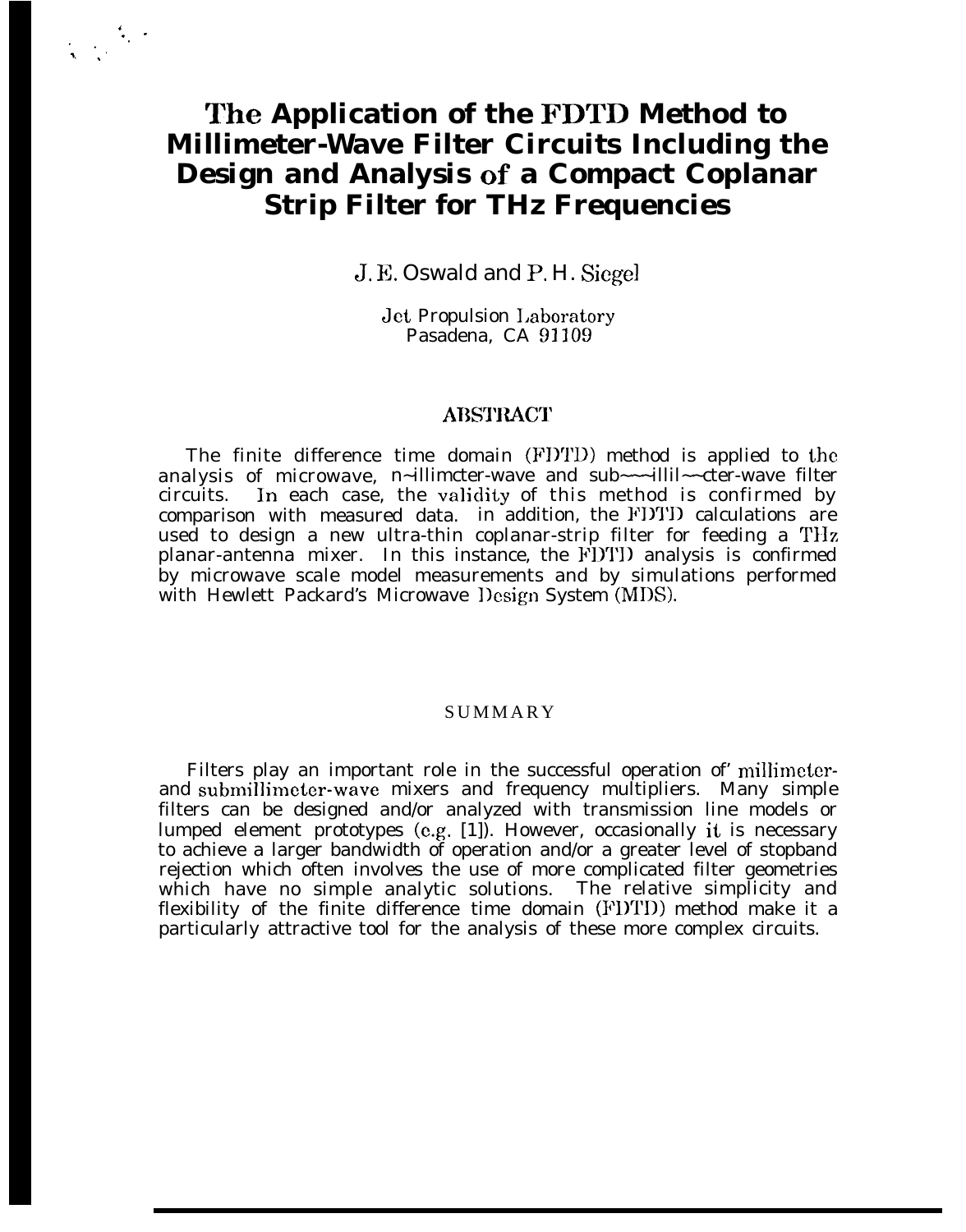## A. Hammerhead Filter for Microwave and MiUhneter-Wave Mixens

. .,

> 'l'he microstrip hammerhead filter has been an attractive candidate for use in wide stop-band mixer and frequency multiplier circuits since its introduction many years ago in [2]. However, the absence of an accurate lumped element equivalent circuit has hindered its widespread use. The FDTI] analysis is an ideal tool for the design and optimization of this and similar circuit elements as a single computational run will allow the filter response to be predicted over an arbitrarily large operating frequency range.

> The validity and accuracy of the FDTD technique at microwave frequencies has been investigated and verified using the hammerhead filter arrangement which appears in Fig. 1. The circuit is implemented as microstrip on fused quartz in a shielded enclosure which is sized to prevent waveguide mode propagation in the stop-band of interest. Dimensions and section lengths are given in the figure. This filter is used in a 25x scale model of a subharmonically pumped mixer [3] ant] is intended to pass the intermediate frequency (IF) mixer product below 300 MHz, while rejecting both the local oscillator (LO) signal at 4.25 GHz and the RF signal at 8.5  $\pm$  $0.3$  GHz. The filter circuit was designed by cut-and-paste techniques using a Hewlett Packard 8510 vector network analyzer. The Fl)'1'1) simulation was then performed on the structure to obtain the transmission characteristics shown in Fig. 2. The computation agrees well with the measurements. Indeed, several key characteristics are predicted in the calculations: the passband ripple pattern, the rapid roll-off slope, and the sharp resonances in the stopband around  $8 \text{ GHz}$  (which were thought at first to be due to imperfections in the coax-to-microstrip launchers on the filter test mount). It should be noted that the hammerhead filter structure has been anal yzed with the F] *YI'D* method before [4, 5]; however, due to the availability of a more powerful computing platform, we were able to model filters of a larger size more accurately here. With established confidence in the FIYJ'1) method, it was then possible to perform an extensive tolerance analysis which was essential for scaling the filter to higher frequencies.

> The FI)TI) method also was used to model and optimize a similar hammerhead filter designed for use in an actual millimeter-wave subharmonic mixer with an operating frequency of  $216$  GHz  $[4]$ . In this case, the filter passes the IF from 1 to 20 GHz while rejecting both the 1.0 at 108 GHz and the RF at  $216 \pm 20$  GHz. The configuration and dimensions of the filter are shown in Fig. 1. Unfortunately, the available laboratory sources allowed for measurement of this filter only in two narrow bands, 75-90 GHz and 270-290 GHz. Nevertheless, in Fig. 3 the computed response agrees well with the available measured data, especially in the region of the rapid roll-off in transmission. The FDTD analysis was also used to determine the hammerhead filter reference plane location for presenting the desired reactive impedance a fixed distance from the geometric edge of the filter.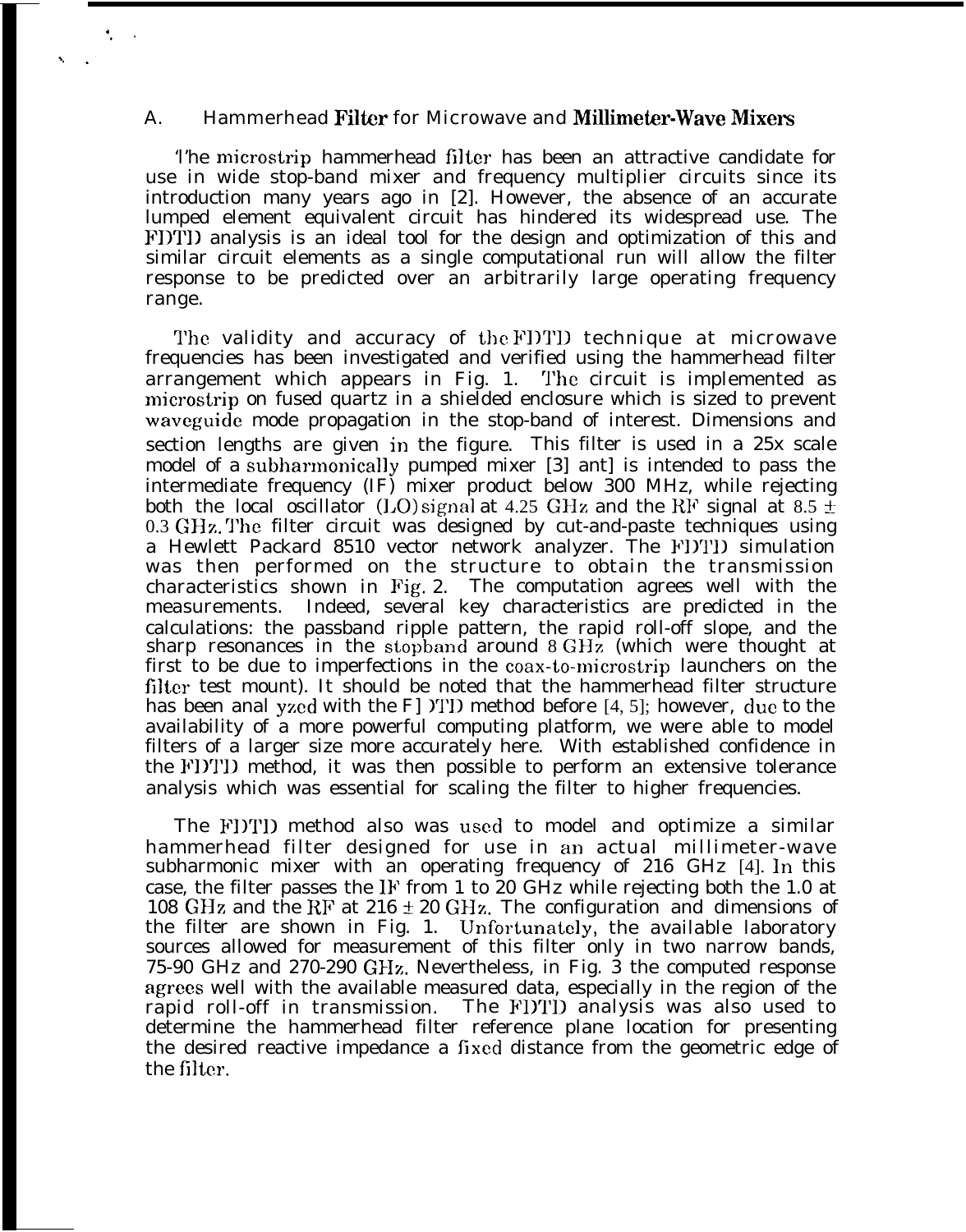### B. Compact Coplanar-Strip Filter for THz Applications

 $\mathbf{v}$ 

in applications involving transmission or detection with planar antenna structures it is often desirable to use a simple balanced-line structure for feeding the antenna element. Coplanar strip transmission line (twin-lead fabricated on a dielectric half space) is an ideal medium for feeding a wide range of two terminal antennas. For applications where more than one frequency will be present at the antenna terminals or where resistive or reactive matching is important it may be necessary to incorporate distributed filter elements with the feed line. Unfortunately the limited realizable impedance range associated with twin lead makes standard high-low impedance filters difficult to implement. in cases where the size of the feed line may be an issue (e.  $g$ . [6]) it is helpful to have a filter design with minimal projected area. Using the FDTD analysis in conjunction with scale model measurements we have designed a distributed line bandrcject filter with extremely narrow cross section for applications at frequencies where the realizable thickness of the deposited metallic conductors contributes significantly to the filter characteristics.

The basic filter structure is shown in Fig. 4 and consists of quarter-wave high and low impedance sections which are contained within the confines of the  $200\Omega$  coplanar strips fabricated on a thick fused quartz substrate. The smallest proposed dimension is the  $1 \mu$  gap of the low impedance sections which gives approximately 2:1 impedance change. The filter is intended to serve a signal band-reject/intermediate frequency-pass function for use in a 2.5 THz mixer. The thickness of the conducting lines is a significant portion of their width so as to minimize skin effect 10SSCS for the IF. The FI)TI) technique was used to analyze the effects of the metal line thickness, width and air-gap as well as to determine the radiative losses, the characteristic line impedance and the open-circuit reference plane. The analysis was verified using a 1680X scale model of the proposed 2.5 THz filter with thick brass sheet to form the metallic lines and stycast  $\varepsilon_r = 3.8$  to model the quartz substrate. Unfortunately, the lack of a good broadband balun to transition from the 50 $\Omega$  coaxial test cable of an HP851O to the ~200 $\Omega$ coplanar strip line necessitated that the filter response be measured over several narrow bands between 1 and 2.5 GHz. In Fig. 5 the FIYII calculations arc compared with the available measurements. Although the agreement is not as good as in the hammerhead filter case, the similarity is encouraging as it appears that the measured rejection band and the rising slope afler it are fairly C1OSC to the calculated results. We are confident that with an improved, broader band balun the agreement between the computed and measured results would be much better.

The coplanar strip filter was also simulated using HP's Microwave l)csign System (MDS) program. In Fig. 6, the FDTD and MDS calculations are compared. With only a small shift in the frequency response and a small difference in the magnitude, they both predict the same ripple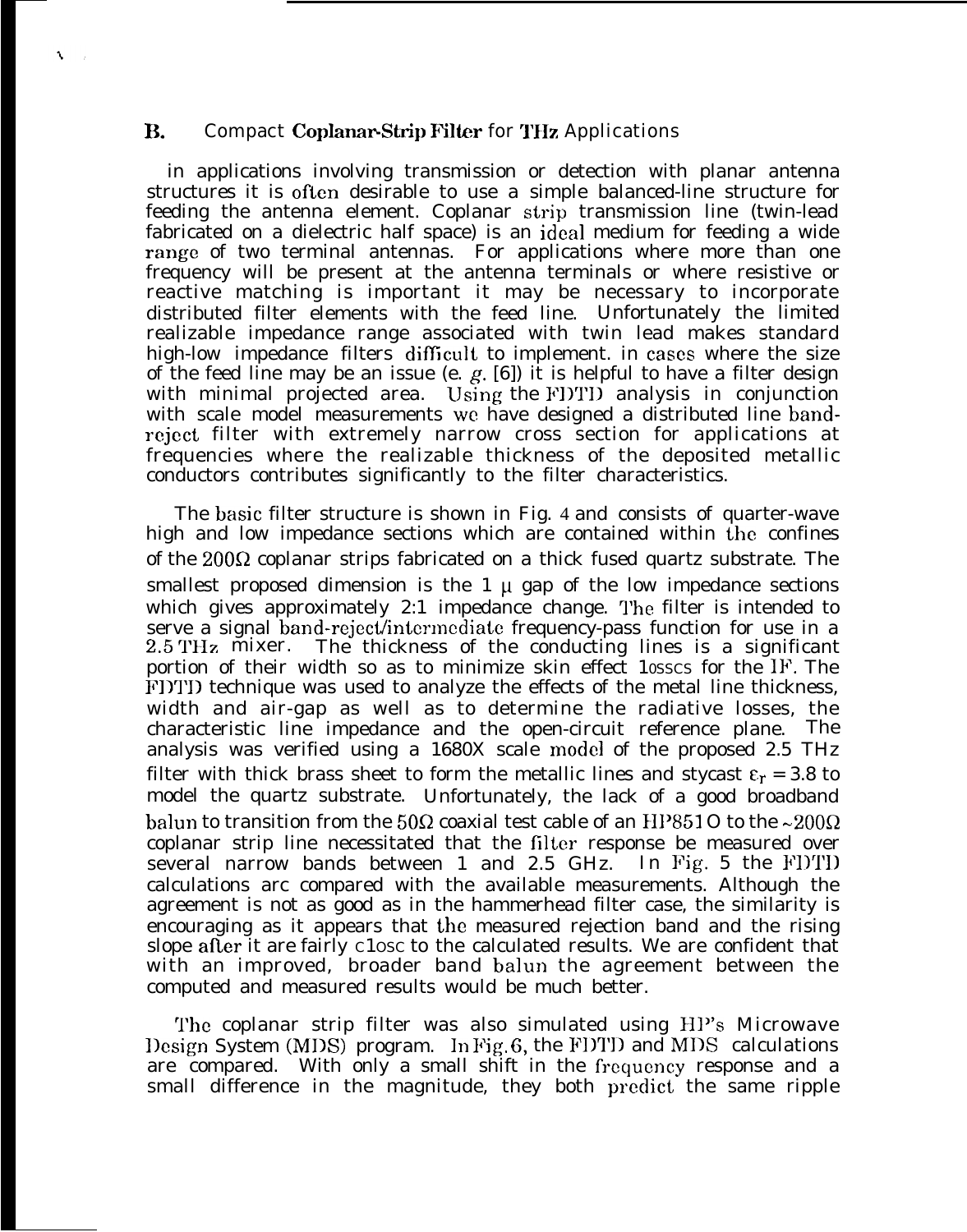pattern in the pass regions as well as the same cutoff frequency. The growing discrepancy in magnitude in the region beyond  $4$  THz is largely due to radiation loss present in the FI)T1) calculations but not present in the MDS simulation. This example shows that, at least for this simple filter, both the FDTD method and MDS can be used to provide useful design information about the coplanar strip filter.

in this paper, the FDTD method is used in the design and analysis of filters in the microwave, millimeter-wave and submillimeter-wave regions. In each case, the FDTD method is shown to provide fairly accurate characterizations. HP's MI)S program is also used to characterize the 2.5 THz coplanar strip filter where the results agree well with the 1"1)"1'1) calculations, if radiation loss is ignored. The FI)TJ) technique clearly plays a useful role in the design and analysis of transmission line filter structures for applications at microwave, millimeter and submillimeter wavelengths. Its unique ability to determine complete S parameter response over an arbitrarily large frequency range in a single computation offer an advantage for this type of broadband circuit application. The agreement so far obtained between the FI)TD method and experimental measurement is excellent and the method is now being extended to include waveguide structures and nonlinear device analysis.

### ACKNOWLEDGMENTS

'J'he authors wish to express their gratitude to l)ebabani Choudhury and Robert 1 )engler for their help with this work. The research described in this paper was carried out at the Jet l'repulsion Laboratory, California Institute of Technology under contract with the National Aeronautics and Space Administration.

\*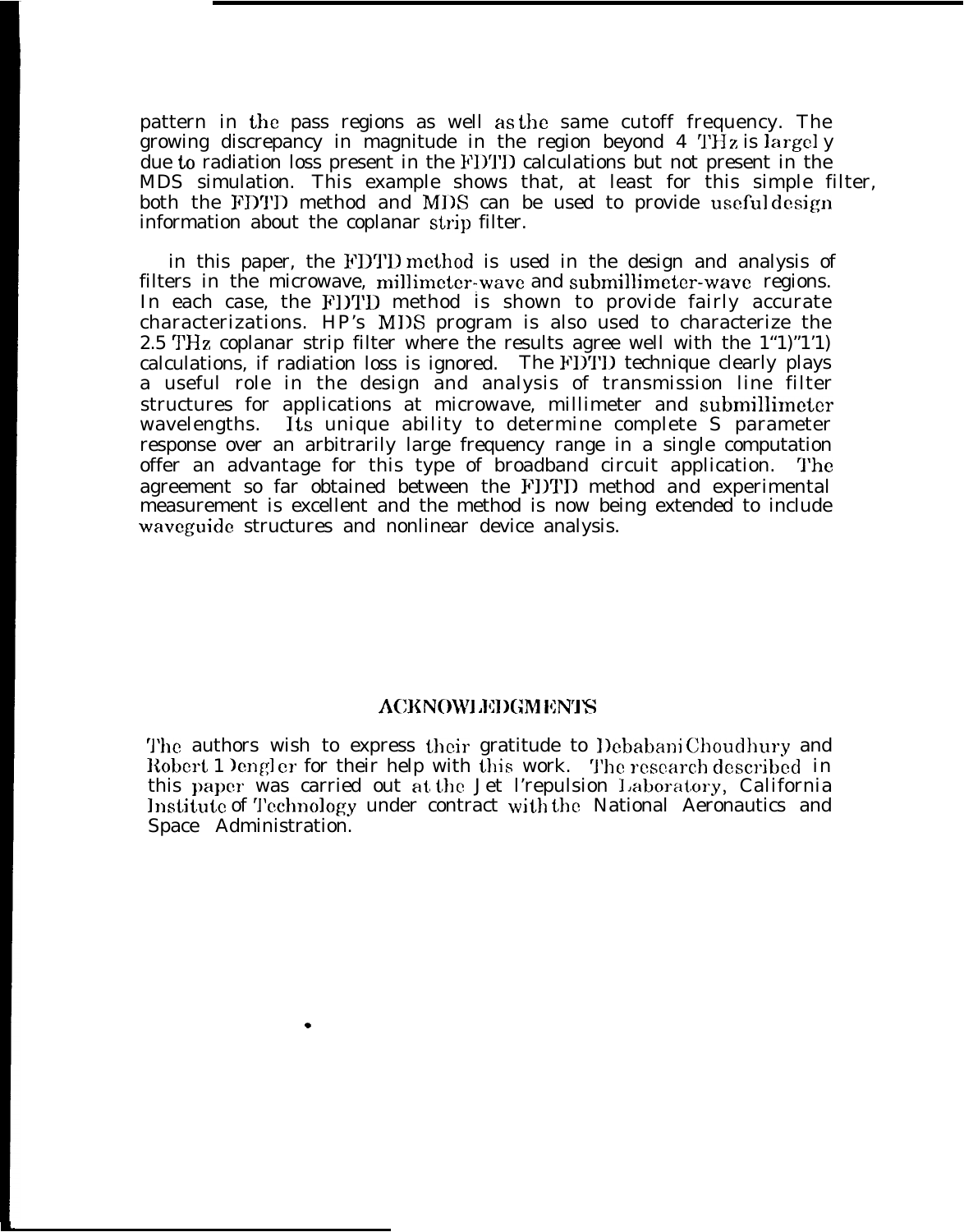# **REFERENCES**

- [1] G. Matthaei, L. Young and E. M. T. Jones, Microwave Filters. Impedance-Matching Networks, and Coupling Structures, Artech House Books, Dedham, MA, 1980.
- [2] 1'.1'. McMaster, M. V. Schneider and W. W. Snell, Jr., "Millimeter-Wave Receivers with Subharmonic Pump," IEEE Trans. Microwave Theory Tech., Vol. MTT-24, No. 12, pp. 948-952, December 1976.
- [3] P, H. Siegel, R. J. Dengler, 1. Mehdi, W. I., Bishop and T. W. Crowe, "A 200 GHz Planar Diode Subharmonically Pumped Waveguide Mixer with State-of-the-Art Performance, " IEEE MTT-S international Microwave Symposium Digest, pp. 595-598, 1992.
- [4] P. H. Siegel, J. E. Oswald, R. J. Dengler, 1). M. Sheen and S. M. Ali, "Measured and Computed Performance of a Microstrip Filter Composed of Semi-insulating GaAs on Fused Quartz Substrate," IEEE Microwave and Guided Wave Letters, Vol. 1, No. 4, pp. 78-80, April 1991.
- [5] D. M. Sheen, "Numerical Modeling of Microstrip Circuits and Antennas," Ph.D. Dissertation, Department of Electrical Engineering and Computer Science, Massachusetts Institute of Technology, Cambridge, MA, June 1991.
- [6] P. H. Siegel, "A Submillimeter-Wave Heterodyne Array Receiver Using a Dielectric-Filled Parabola: Concept and Design," First Int. Sym. on Space THz Technology, Ann Arbor, Ml, Mar. 5-6, 1990, pp. 218-227.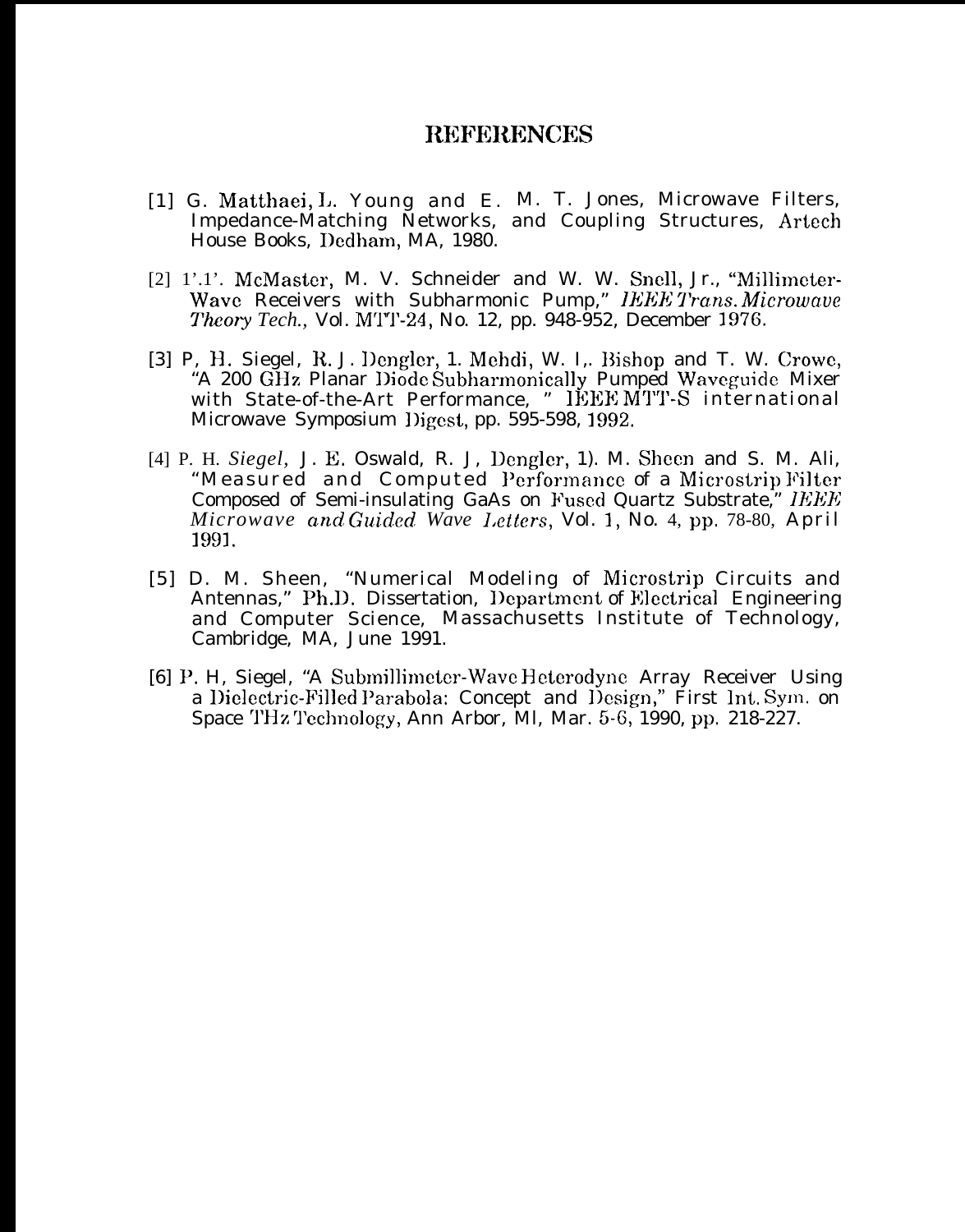

Fig. 1 IIammerhead filter arrangement (not to scale). Dimensions (in mm) for 8 Gl1z filter are:  $l_1 = 1.321, l_2 = 11.43, l_3 = 1.321, l_4 = 1.321, l_5 =$ 11.43,  $l_6 = 6.375$ ,  $w_1 = 4.928$ ,  $w_2 = 1.473$ ,  $w_3 = 2.108$ , UJ4 <sup>=</sup> 2.286, *a =* 7.874, *b =* 7.62, h = 3.81. Dimensions (in pm) for 216 GHz filter are:  $l_1$  = 52, 12= $-$  450,13 = 52,14 = 52,  $l_5$  = 450,  $l_6$  = 251,  $w_1$  = 194,  $W_0 = 68$ ,  $w_3 = 82$ ,  $w_4 = 90$ ,  $a = 330$ ,  $b = 330$ ,  $h =$ )65.



*Fig.* 2 FDTD and measured transmission response for 8 GHz hammerhead filter.



Fig. 3 FIY1'D and measured transmission response for  $216$  GHz hammerhead filter.



Fig. 4 Coplanar strip filter (not to scale). Dimensions in  $\mu$ m are:  $l_1 = 22.1, l_2 = 18.7, w_1 =$ *3.0,*  $w_{2} = 2.0$ ,  $g = 1.0$ ,  $t = 1.0$ .